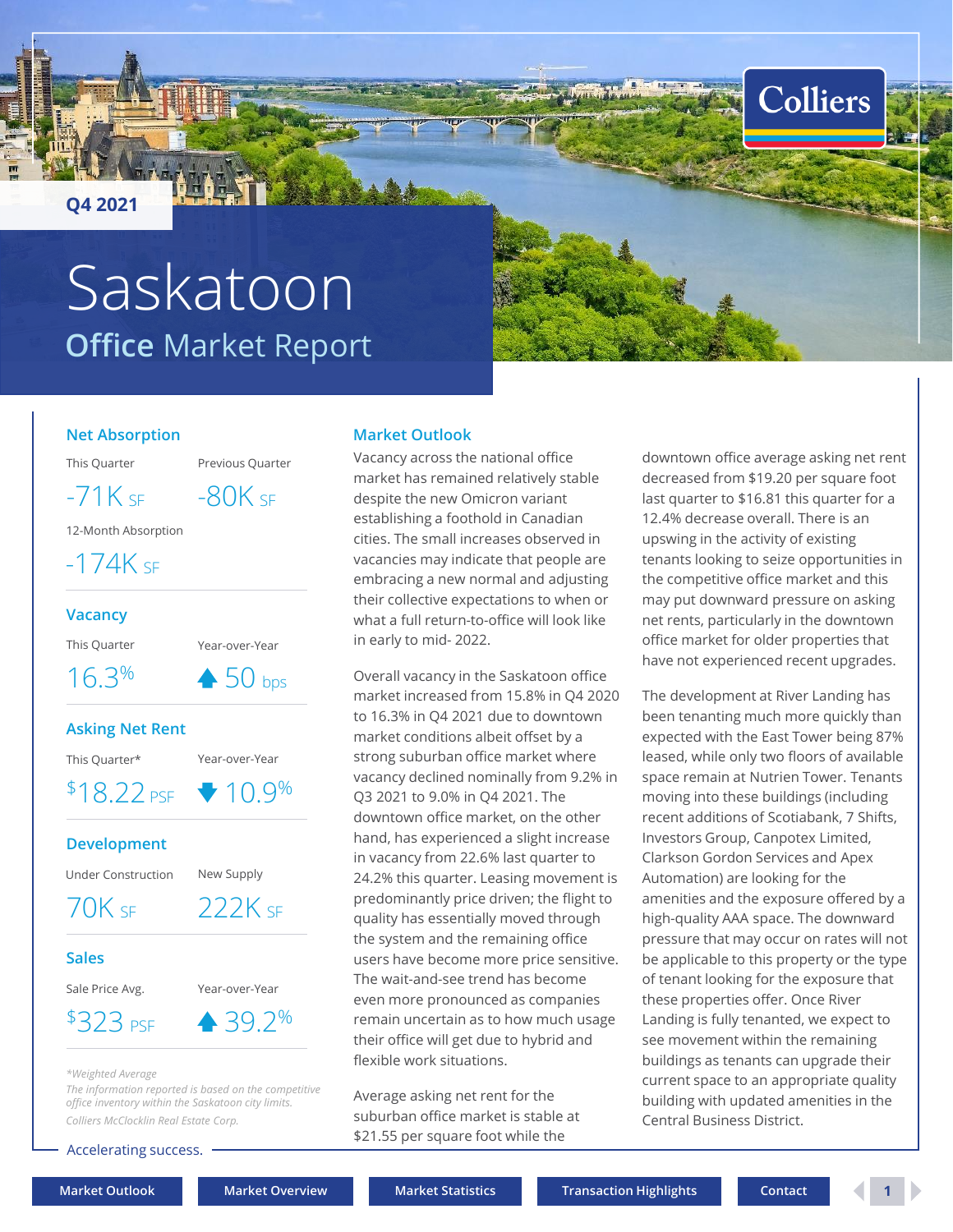## <span id="page-1-0"></span>Market Overview









**Inventory Breakdown**



A

B

**[Market Outlook](#page-0-0) [Market Overview](#page-1-0) [Market Statistics](#page-2-0) [Transaction Highlights](#page-2-0) [Contact](#page-3-0) 2**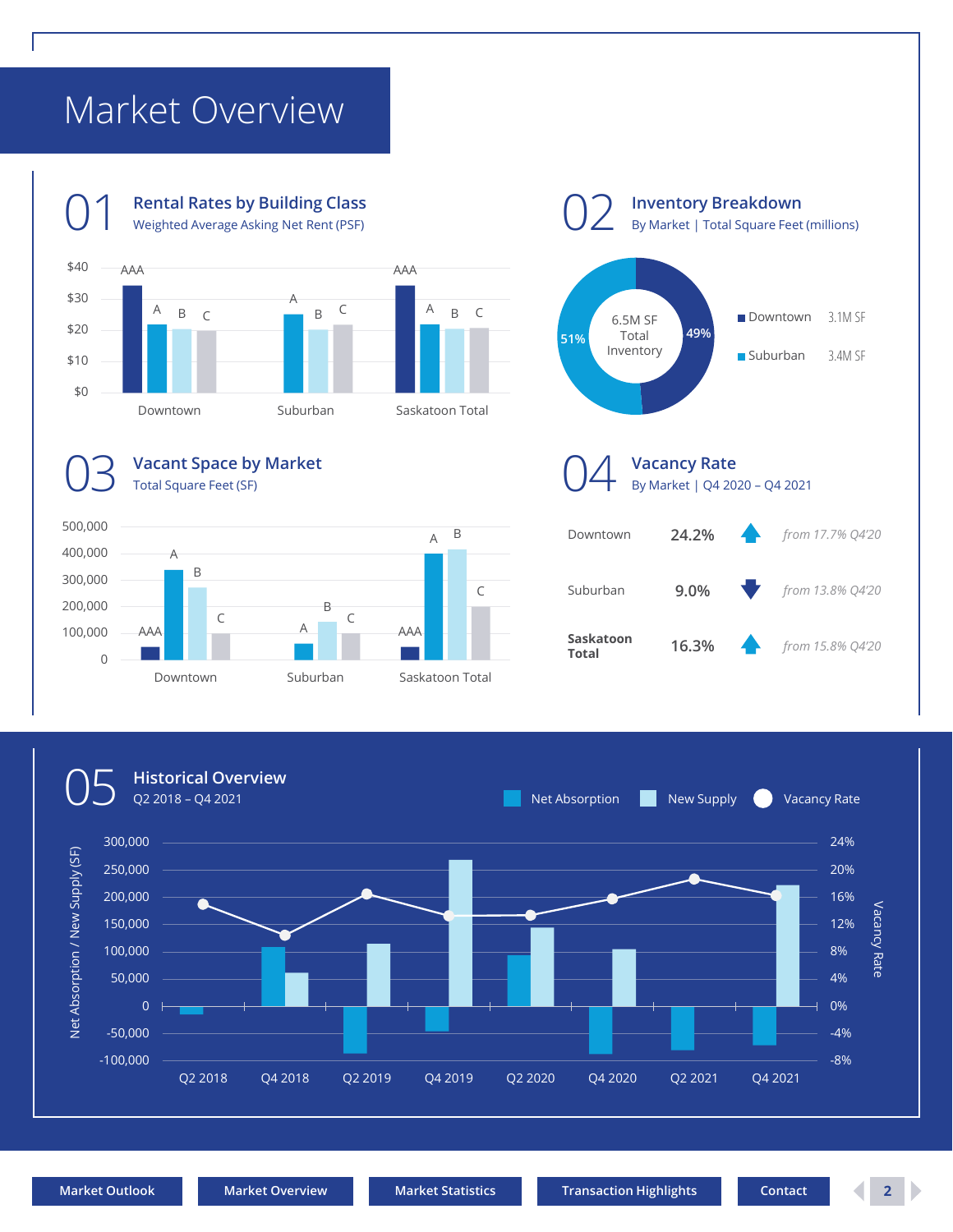## <span id="page-2-0"></span>Market Statistics & Transaction Highlights

|                                          | <b>Downtown</b>    | <b>Suburban</b>    | <b>Saskatoon Total</b> |
|------------------------------------------|--------------------|--------------------|------------------------|
| <b>Number of Buildings</b>               | 92                 | 178                | 270                    |
| Total Inventory                          | 3,137,791 SF       | 3,406,828 SF       | 6,544,619 SF           |
| Direct Vacancy*                          | 708,247 SF (93.1%) | 292,368 SF (95.7%) | 1,000,615 SF (93.9%)   |
| Sublease Vacancy*                        | 52,256 SF (6.9%)   | 13,086 SF (4.3%)   | 65,342 SF (6.1%)       |
| <b>Total Vacant Space</b>                | 760,503 SF         | 305,454 SF         | 1,065,957 SF           |
| Vacancy Rate (Current Q)                 | 24.2%              | 9.0%               | 16.3%                  |
| Vacancy Rate (Previous Q)                | 21.4%              | 9.2%               | 15.5%                  |
| Net Absorption                           | -79,759SF          | 8,319 SF           | -71,440 SF             |
| New Supply                               | 222,692 SF         | 0 SF               | 222,692 SF             |
| Under Construction                       | 34,200 SF          | 36,638 SF          | 70,838 SF              |
| Weighted Average Asking Net Rent (PSF)   | \$16.81            | \$21.55            | \$18.22                |
| Weighted Average Asking Gross Rent (PSF) | \$31.96            | \$30.97            | \$31.67                |

\*% shown are of total vacant space

## **Notable Lease Transactions**

| <b>Building Name / Address</b>           | <b>Market</b> | <b>Lease Type</b> | Size (SF) |
|------------------------------------------|---------------|-------------------|-----------|
| 1503 Fletcher Road                       | Suburban      | Lease             | 24.709    |
| 211 19th Street East                     | Downtown      | Lease             | 23,513    |
| 309 3rd Avenue South                     | Downtown      | Lease             | 11.636    |
| $224 - 230$ 4 <sup>th</sup> Avenue South | Downtown      | Lease             | 4,762     |
| 203 Stonebridge Boulevard                | Suburban      | Lease             | 4,315     |
| 115 - 115 <sup>th</sup> Street East      | Suburban      | Lease             | 4,133     |

## **Notable Sales Transactions**

| <b>Building Name / Address</b>   | <b>Market</b> | Size (SF) | <b>Sale Price</b> |
|----------------------------------|---------------|-----------|-------------------|
| 3427 Faithfull Avenue            | Suburban      | 117,439   | \$17,600,000      |
| 2309 Hanselman Place             | Suburban      | 26,979    | \$8,600,000       |
| 1503 Fletcher Road               | Suburban      | 24,709    | \$5,500,000       |
| 211 4 <sup>th</sup> Avenue South | Downtown      | 7.653     | \$2,200,000       |
| 410 Jessop Avenue                | Suburban      | 15.020    | \$1,920,000       |